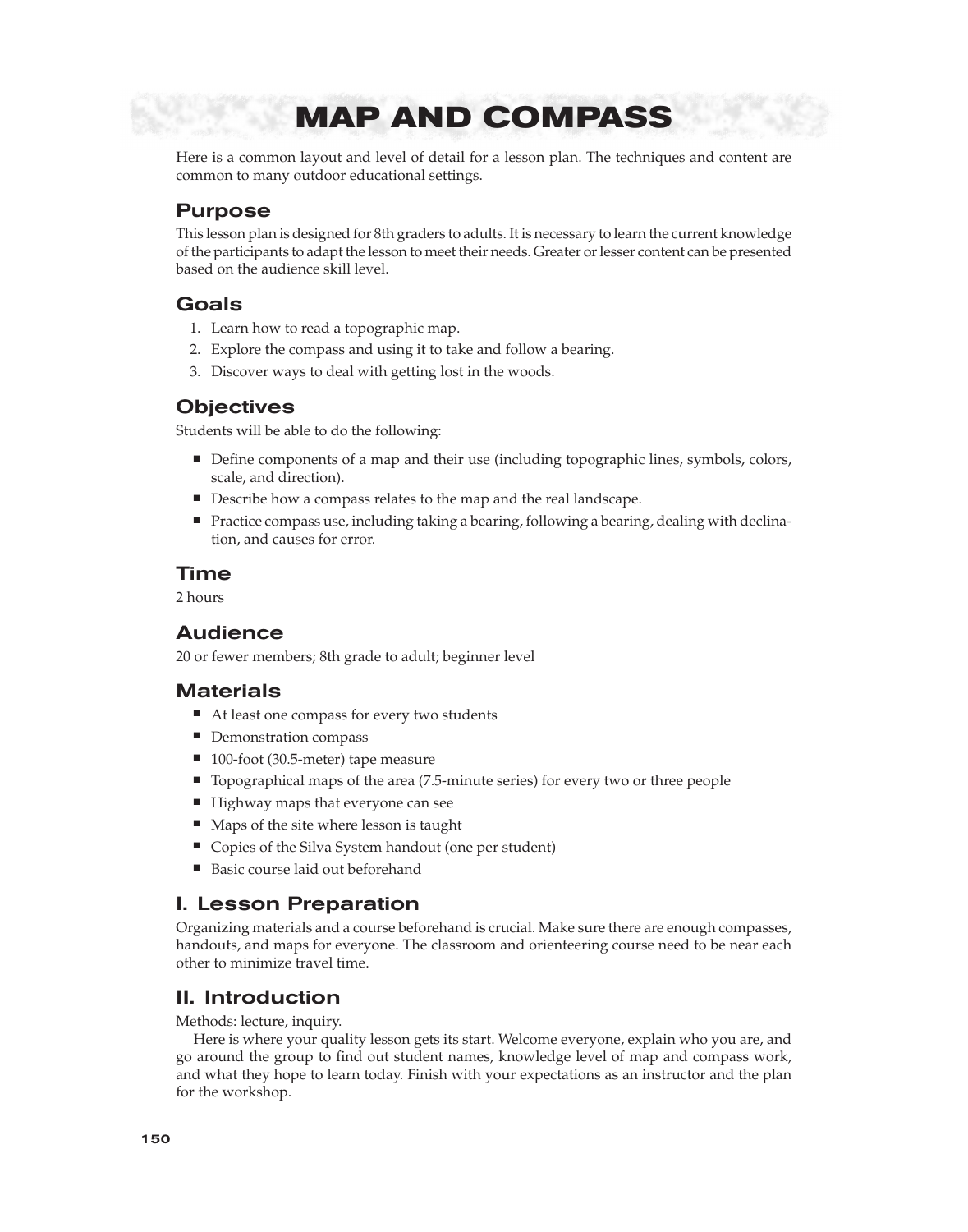### **III. Content: General Navigation Concept**

#### Method: lecture.

Navigation means knowing where you are, where you have been, and where you are going. How do you learn these things? By using a map and compass to ensure that you always know where you are. Both are aids to help you to see on paper (the map) where you are actually on the ground. The compass is a tool to show you where you are in relation to direction (i.e., north, south, east, west). Being able to travel efficiently in unfamiliar terrain using a map and compass is called navigation.



Students can work in pairs to practice skills.

# **IV. Using the Map**

Methods: lecture, guided discovery, problem solving, inquiry, games, storytelling, scenarios.

If you become an effective map reader, you may not need your compass—maps are the primary tool for finding your way. There are different kinds of maps. One of the most common is a highway map. Think about a time when you have used a highway map. This will help us determine what we learn from a map and how we use it:

- What can you find on a map? Some things include way points and control points, roads, directions, where to turn, or where landmarks such as a park or museum are located.
- How do you use a road map? When you come to a known intersection (or town or lake or other noted feature), you know where you are.
- People use road maps all the time. Ask your students to share stories of their navigation using a road map, including stories where people get lost. (Ask them to explain why they got lost so you can gain an understanding of their knowledge of maps.)
- How is a topographic map different from a road map? Explain the following symbols and terms: contour lines, contour intervals, cultural features, latitude, longitude, cultural and natural symbols, true north versus magnetic north, and scale.
- Practice map reading by asking students to find various features on the map (hills, rivers, cliffs, trails, forests, swamps, and so on).

(continued)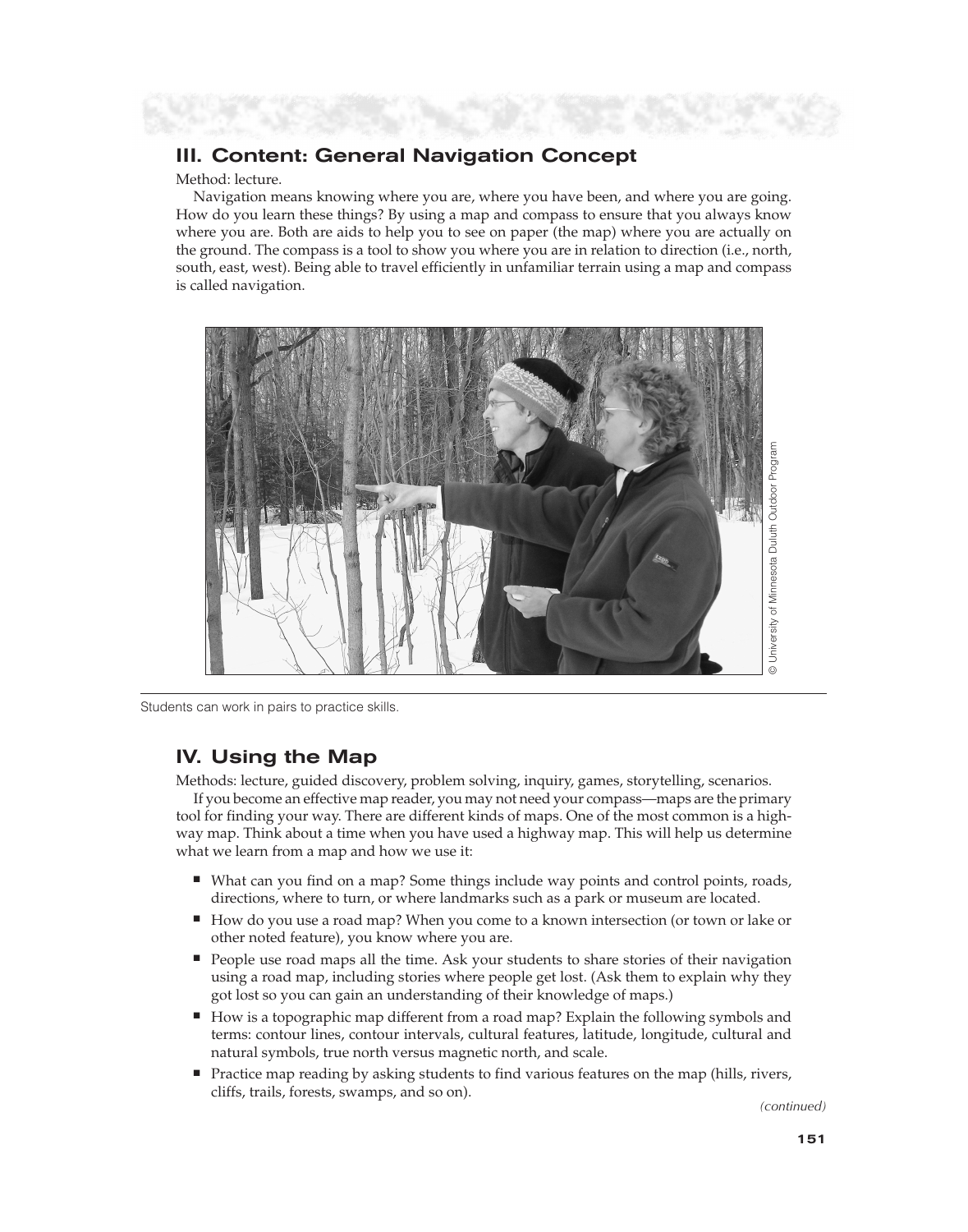### **Map and Compass** (continued)

- More practice reading the map—Quiz students on different scenarios (for example, What would you see if you were standing at the edge of \_\_\_\_\_\_\_?).
- If available, use a different map and quiz students on contour intervals, land features, directions, distances, and so on.

### **V. Using the Compass**

Methods: lecture, physical skills development, physical manipulation, games, guided discovery, inquiry.

The compass is actually a simple tool with a magnetized needle that responds to the magnetic field of the earth. The red end of the compass is polarized so that it points to magnetic north, which means the compass is showing which way you are facing in relation to north. This is called direction. For total navigation ability, you need to be able to use a map and compass together.

Use a demonstration compass to go over the parts of a compass, including base plate, needle ("red"), dial and degree markings, orienting (north) arrow ("shed"), orienting lines, and directionof-travel arrow ("fred"). Red, fred, and shed are catch phrases or mnemonics to help the students remember the function of the parts of the compass. They also help students learn how to set a bearing.

Next, teach students how to use the compass. Using the big compass, set a bearing of 120°. Have your students place the magnetic needle (red) in the orienting arrow (shed) by holding the compass at their navel, with the direction-of-travel arrow pointing away from them. They should turn until the magnetic needle is directly over the shed. This is called setting a bearing. Here are the steps for setting a bearing of 120°:

- Hold the compass in the palm of your hand at the level of your navel. Be sure that the directionof-travel arrow is pointing away from you.
- Turn the dial until your bearing (120<sup>o</sup>) is positioned at the direction of travel arrow.
- Put red in the shed and follow fred. As explained previously, this means turning your body with the compass in hand until the magnetic needle lies over the orienting arrow.

### **VI. Pacing**

Methods: physical skills development, activity.

Pacing is a valuable tool to help you determine how much distance you have traveled. To determine each student's pace, do the following:

- Lay out a 100-foot (30.5-meter) straight line.
- Have everyone determine how many paces it takes them to cover the 100 feet. (A pace is every other step, or every time your right foot touches the ground.)
- Explain that their pace will tend to shorten when traveling over different types of terrain (thick forest, swamp, fields, hills, and so on). Estimate the difference accordingly such as reducing your pace length by 1 foot. Practice pacing in different terrain to allow students to become familiar with their average pace. Have them verify their pace distances with distances on the map.

Do a bearing activity for practice following a bearing.

#### *Bearing Activity*

- 1. Spread students out in a field in groups of three. Be sure they are not too crowded.
- 2. Have everyone set a bearing of 360°. (They should all be facing north.)
- 3. Set a bearing of  $90^\circ$ . Have the person who is holding the compass stay in one spot. Set an object such as a pencil at their feet. A second person should walk 10 paces at 90˚ and stop at 10 paces, with all three group members now joining them.
- 4. Set a bearing of 180°. Repeat step 3 (second member walks 10 paces and stops).
- 5. Set a bearing of 270°. Repeat step 4.